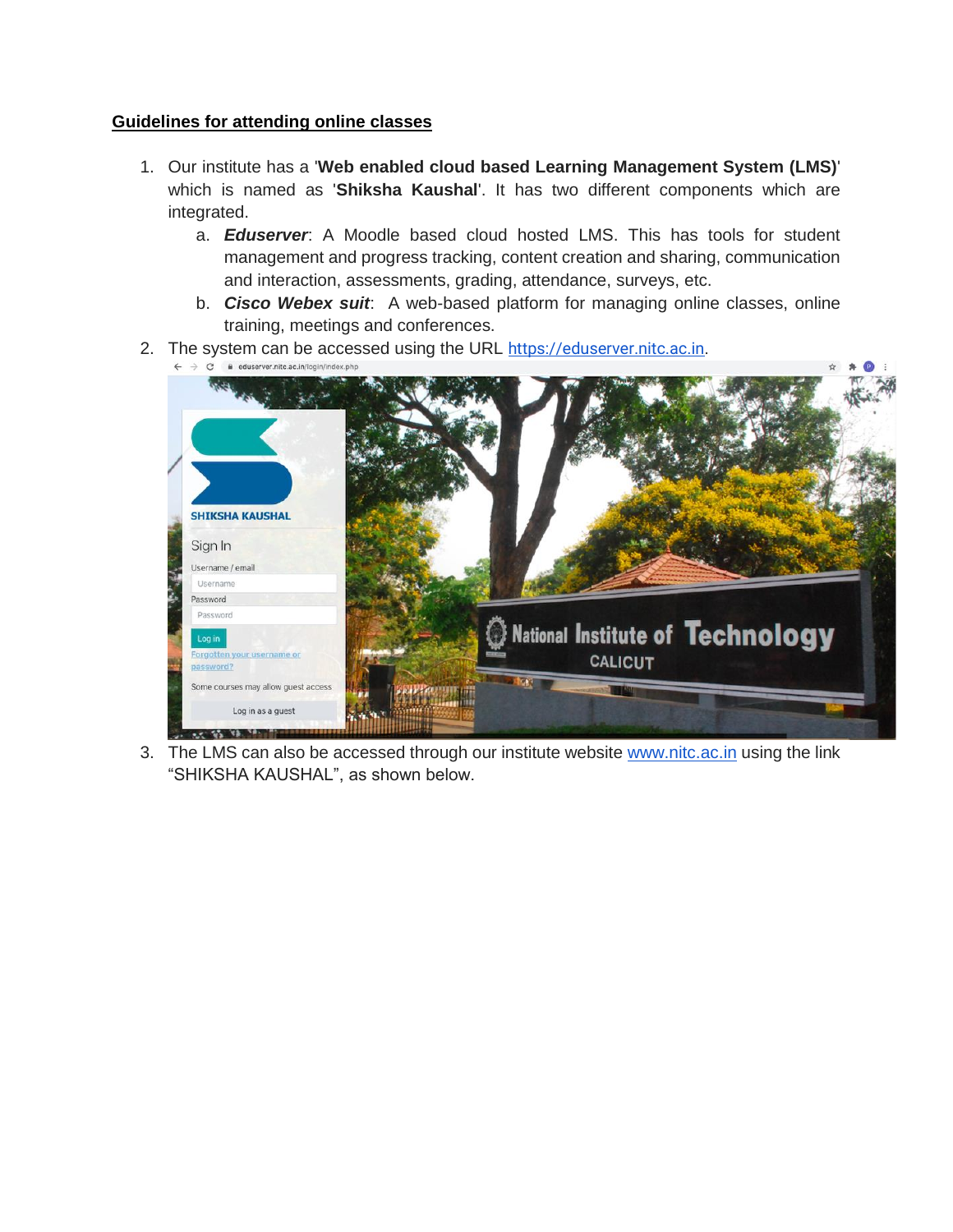| $\leftarrow$ $\rightarrow$ $\circ$ $\bullet$ Not Secure nitc.ac.in |  |  |  |  |  |  |
|--------------------------------------------------------------------|--|--|--|--|--|--|
|--------------------------------------------------------------------|--|--|--|--|--|--|

| List of shortlisted candidates for PhD interview Winter Semester (December) 2020-21 Admissions<br>Notice for first year B.Tech./B.Arch. 2020 admission<br>Restrictiom of campus water supply<br><b>Click Here to view 16th Convocation Function Video</b> | amuenta vrenore<br><b>PTA</b><br><b>News Letter</b><br>NITC In Media<br>Alumni<br>National Innovation and Startup<br>Policy(NISP) |
|-----------------------------------------------------------------------------------------------------------------------------------------------------------------------------------------------------------------------------------------------------------|-----------------------------------------------------------------------------------------------------------------------------------|
| List of shortlisted candidates for PhD interview (December 2020-21 Admissions) will be published by<br>1st December 2020                                                                                                                                  | <b>QUICK LINKS</b>                                                                                                                |
| DASA - 2020 INTERNAL SLIDING RESULTS                                                                                                                                                                                                                      |                                                                                                                                   |
| Circular regarding inviting application from Research Scholars for change of vacant apartments.                                                                                                                                                           | <b>SEMINARS &amp; CONFERENCES</b>                                                                                                 |
| Circular for inviting application from Faculty members for allotment of Quarters                                                                                                                                                                          |                                                                                                                                   |
| NOTICE TO SELECTED CANDIDATES AT NIT CALICUT UNDER DASA/ICCR/MEA SCHEME (UPDATED ON<br>17-11-2020)                                                                                                                                                        | <b>SHIKSHA KAUSHAL (LMS)</b>                                                                                                      |
| DETAILS OF ADMISSION PROCESS FOR FIRST SEMESTER B.Tech/B.Arch. 2020-21 (Updated on 25-11-<br>2020)                                                                                                                                                        | <b>ADVERTISEMENTS</b>                                                                                                             |
| Employability Test 2020 for UG B.Tech. Students-Intimation and Schedule                                                                                                                                                                                   |                                                                                                                                   |
| MCM-CSS scholarship notice                                                                                                                                                                                                                                |                                                                                                                                   |
| IMPORTANT INSTRUCTIONS TO CANDIDATES: REGARDING ADMISSION IN NIT+ SYSTEM (JoSAA\CSAB)                                                                                                                                                                     |                                                                                                                                   |
| CCS application for top class SC students                                                                                                                                                                                                                 |                                                                                                                                   |
| E Grantz 2020 fresh applications for Kerala Students                                                                                                                                                                                                      |                                                                                                                                   |
| Urgent Notice - M. Tech. / M. Plan. / M. Sc. students (2020-21) Admission                                                                                                                                                                                 |                                                                                                                                   |

- 4. Log in to Eduserver with your NITC email ID and Eduserver password.
- 5. The course faculty will provide you with the Enrolment key(s) to access the course(s) you've registered.
- 6. Use the enrollment keys to register for various courses. This is a one-time process.

|                                                                                                                                                                                                                                                                                                                                  | Customise this page                                                                           |
|----------------------------------------------------------------------------------------------------------------------------------------------------------------------------------------------------------------------------------------------------------------------------------------------------------------------------------|-----------------------------------------------------------------------------------------------|
| 嘂<br>Enroll<br><b>Enrollment Code</b>                                                                                                                                                                                                                                                                                            | Timeline                                                                                      |
| 雦<br>Calendar<br><b>Dashboard</b><br><b>All Courses</b><br><b>Help Desk</b>                                                                                                                                                                                                                                                      | lÈ *<br>$\circ$ -<br>Monday, 7 December 2020<br>"Data structures f 08:00<br>"CS3002D Database |
| Welcome to your homepage at the NITC Eduserver                                                                                                                                                                                                                                                                                   | "Learning Probabili 11:15<br>"CS4023D Artificial Int                                          |
| If you are a student and your teacher has provided you a six digit Enrolment Code (different from the course code), you can enter it in the box<br>above to enrol to that course. Each course has a different key, and you will have to come back to this page (click Home from the left panel) to<br>enrol to a another course. | Show $5 -$                                                                                    |
| You can see all your courses from the link 'My Courses' at the top. Then the gear icon $\mathbf{Q}$ will show you the edit options for that course.<br>You can visit the dashboard and customise this page.                                                                                                                      | Online users<br>208 online users (last 5                                                      |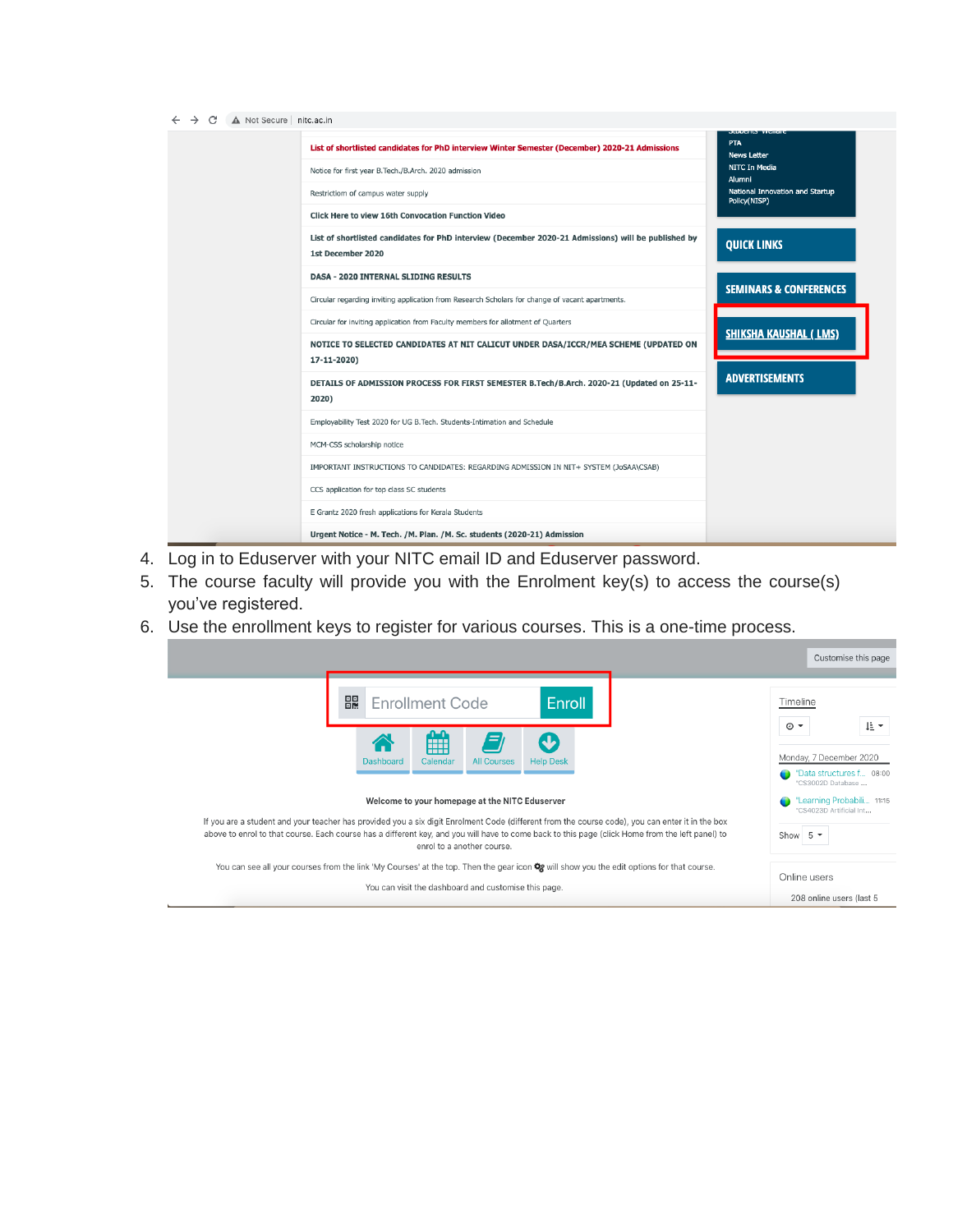7. If you forget your password anytime, you can click the "Forgot password' link in the frontpage and provide either your username or your nitc email address in the next page. You will receive an email in your nitc email address with a link to rest the password.

| <b>SHIKSHA KAUSHAL</b>    |                |                                  |  |
|---------------------------|----------------|----------------------------------|--|
| Sign In                   |                |                                  |  |
| ame / ental               |                |                                  |  |
| <b>LESTERS</b><br>Minorit |                |                                  |  |
|                           | <b>CALICUT</b> | National Institute of Technology |  |
| (60 in as a quest         | 200            | <b>Egypt</b> 2016                |  |

| Eduserver<br>o                                                          | You are not logged in.                                                                                                                                                                                |
|-------------------------------------------------------------------------|-------------------------------------------------------------------------------------------------------------------------------------------------------------------------------------------------------|
| Login > Torgotter prosecre<br><b>J</b> LOPPER                           |                                                                                                                                                                                                       |
|                                                                         | To reset your persearch submit your unemante or your email address below. If we can find you in the delabase, an email will be sent to your email address, with instructions how to get access again. |
| Search by username<br>Useriama<br>Search                                |                                                                                                                                                                                                       |
| Search by email address<br>Imali address<br><b>CONTRACTOR</b><br>Search |                                                                                                                                                                                                       |
| You are not logged in.<br><b>Home</b>                                   | National Institute of<br>Technology Calicut<br><b>Egypt 2016</b><br>@ inversitation.<br>D +91-495-2286106                                                                                             |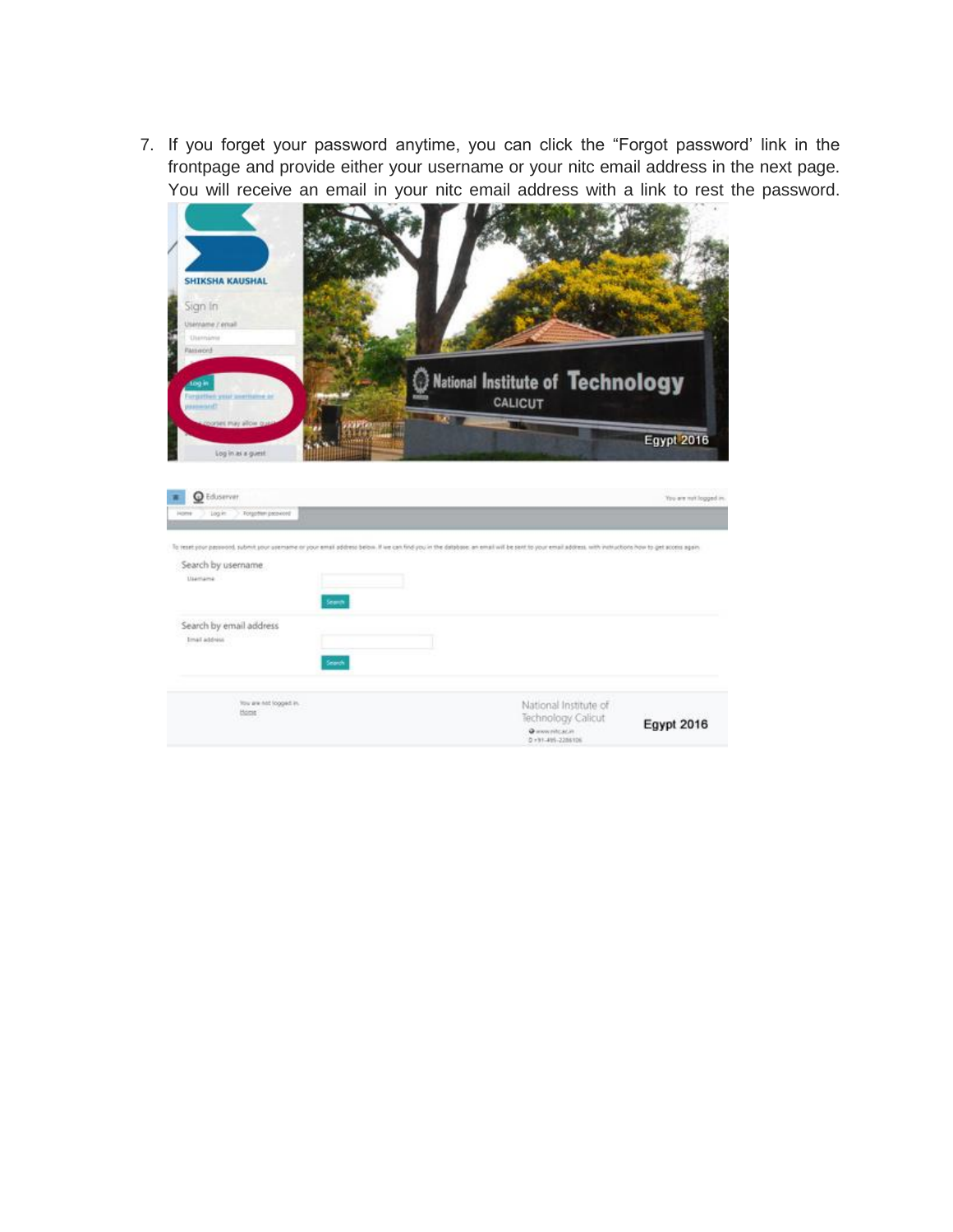9. You can go to your course page by selecting the course from a drop down menu at the top.

| gyer.nitc.ac.in |                                                                                                                                                                                                                                                                                                                                  |                   |
|-----------------|----------------------------------------------------------------------------------------------------------------------------------------------------------------------------------------------------------------------------------------------------------------------------------------------------------------------------------|-------------------|
| My Courses      |                                                                                                                                                                                                                                                                                                                                  |                   |
|                 |                                                                                                                                                                                                                                                                                                                                  |                   |
|                 |                                                                                                                                                                                                                                                                                                                                  |                   |
|                 |                                                                                                                                                                                                                                                                                                                                  |                   |
| 盟               | Enroll<br><b>Enrollment Code</b>                                                                                                                                                                                                                                                                                                 |                   |
|                 |                                                                                                                                                                                                                                                                                                                                  |                   |
|                 | m<br>Dashboard<br>Caleridar<br><b>All Courses</b><br>Help Desk                                                                                                                                                                                                                                                                   |                   |
|                 |                                                                                                                                                                                                                                                                                                                                  |                   |
|                 | Welcome to your homepage at the NITC Eduserver                                                                                                                                                                                                                                                                                   |                   |
|                 | If you are a student and your teacher has provided you a six digit Enrolment Code (different from the course code).<br>you can enter it in the box above to enrol to that course. Each course has a different key, and you will have to<br>come back to this page (click Home from the left panel) to enrol to a another course. |                   |
|                 | You can see all your courses from the link 'My Courses' at the top. Then the gear icon Qg will show you the edit<br>options for that course.                                                                                                                                                                                     |                   |
|                 | You can visit the dashboard and customise this page.                                                                                                                                                                                                                                                                             |                   |
|                 |                                                                                                                                                                                                                                                                                                                                  | <b>Egypt 2016</b> |

10. You can access the contents of the course page such as course plan, links to online classes, online exams, assignments etc. A sample image is hown.

| Eduserver<br>$\phi_{\circ}^{\circ}$ My Courses $\sim$                                                           | Pournami P N<br>Student |
|-----------------------------------------------------------------------------------------------------------------|-------------------------|
| <b>CS3002D Database Management Systems (MCA)</b><br>m2020cs3002dmca<br>Home<br>My courses                       |                         |
| Announcements                                                                                                   | Your progress ?         |
| Attendance<br>Mark your attendance everyday here, before you login to the Webex online session.                 | ш                       |
| 2 September - 8 September                                                                                       |                         |
| <b>Tentative Course Plan</b><br>$\mathcal{L}$<br>Tentative Course Plan for CS3002D Database Management Systems. |                         |
| Introduction to DBMS -Part II<br>$\cdots$ $\cdots$ $\cdots$ $\cdots$                                            |                         |

11. To attend online classes scheduled in Cisco Webex, visit the course page and click on the URL provided by the course faculty.